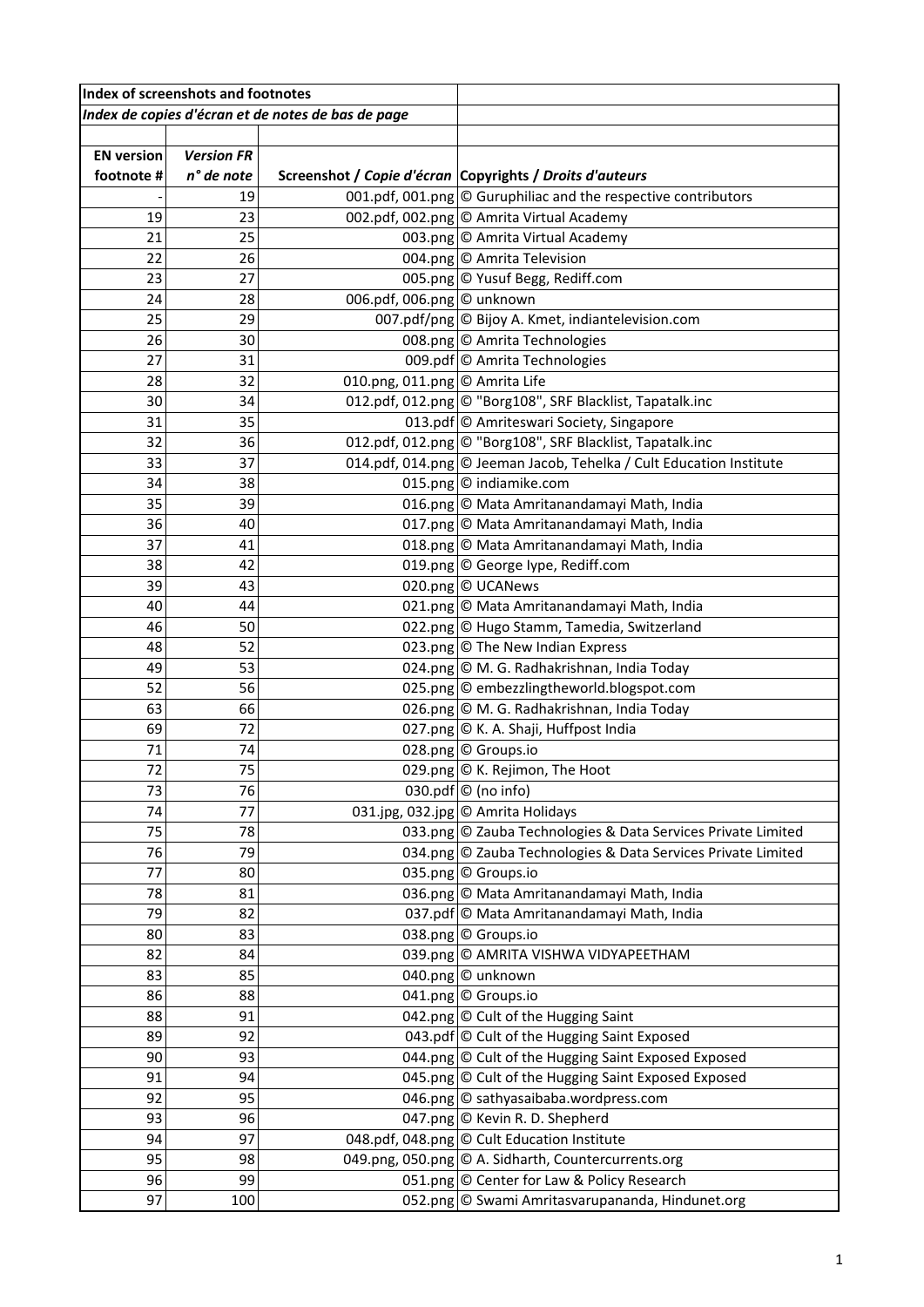| <b>EN</b> version | <b>Version FR</b> |                              |                                                            |
|-------------------|-------------------|------------------------------|------------------------------------------------------------|
| footnote #        | n° de note        |                              | Screenshot / Copie d'écran Copyrights / Droits d'auteurs   |
| 98                | 101               |                              | 053.png © UCANews                                          |
| 101               | 105               |                              | 054.pdf © Preeti Puja, "Society"                           |
| 111               | 115               |                              | 055.png © fcra.co.in                                       |
| 112               | 116               |                              | 056.png, 057.pdf © Government of India, © bareactslive.com |
| 113               | 117               |                              | 058.png © Government of India                              |
| 116               | 121               |                              | 059.png © Prime Minister's Office, Government of India     |
| 119               | 124               |                              | 060.png © embezzlingtheworld.blogspot.com                  |
| 120               | 125               |                              | 061.png © Amrita Institute of Medical Sciences (AIMS)      |
| 121               | 126               |                              | 062.png © Amrita Institute of Medical Sciences (AIMS)      |
| 122               | 127               |                              | 063.png © Cult of the Hugging Saint                        |
| 123               | 128               |                              | 064.png © Groups.io                                        |
| 124               | 129               |                              | 065.png © Amrita Institute of Medical Sciences (AIMS)      |
| 126               | 131               |                              | 066.png © Groups.io                                        |
| 129               | 134               |                              | 067.png © AMRITA VISHWA VIDYAPEETHAM                       |
| 133               | 139               |                              | 068.png © Wikipedia                                        |
| 134               | 140               |                              | 069.png $\circ$ The New Indian Express                     |
| 135               | 141               |                              | 070.png © Hrdayapurvam                                     |
| 136               | 142               |                              | 071.png © W. Randall, ammascandal.wordpress.com            |
| 138               | 144               |                              | 072.png © embezzlingtheworld.blogspot.com                  |
| 139               | 145               |                              | 073.png © embezzlingtheworld.blogspot.com                  |
| 140               | 146               |                              | 074.png © The New Indian Express                           |
| 141               | 147               |                              | 075.png © Mouthshut.com                                    |
| 142               | 148               |                              | 076.png © S. R. Nathan, Cult of the Hugging Saint          |
| 143               | 149               |                              | 077.pdf © Kerala State Electricity Board                   |
| 144               | 150               |                              | 078.png © The Times of India                               |
| 145               | 151               |                              | 079.png © The Times of India                               |
| 146               | 152               |                              | 080.png © The Times of India                               |
| 147               | 153               |                              | 081.png © AMRITA VISHWA VIDYAPEETHAM                       |
| 149               | 155               |                              | 082.png © KarmaKerala.com                                  |
| 150               | 156               |                              | 083.png © Mata Amritanandamayi Math, India                 |
| 151               | 157               |                              | 084.png © AMRITA VISHWA VIDYAPEETHAM                       |
| 152               | 158               |                              | 085.png © Amrita Institute of Medical Sciences (AIMS)      |
| 153               | 159               |                              | 086.pdf © Amrita Institute of Medical Sciences (AIMS)      |
| 154               | 160               |                              | 087.png © K. K. Shahina, OPEN The Magazine                 |
| 156               | 162               |                              | 088.png © K. Jayaprakash, GulfNews.com                     |
| 159               | 165               |                              | 088.png © K. Jayaprakash, GulfNews.com                     |
| 160               | 166               |                              | 089.png © Manoj Mathew, Deccan Chronicle                   |
| 161               | 167               |                              | 090.png © Communist Ghadar Party of India                  |
| 162               | 168               |                              | 091.png © Sneha Mary Koshy, ndtv convergence Itd           |
| 163               | 169               |                              | 092.png © ndtv convergence Itd                             |
| 163               | 169               |                              | 093.png © The Hindu                                        |
| 163               | 169               |                              | 094.png © Manoj Mathew, Deccan Chronicle                   |
| 164               | 170               | 095.png, 096.png © Groups.io |                                                            |
| 167               | 173               |                              | 255.png © AMRITA VISHWA VIDYAPEETHAM                       |
| 169               | 175               |                              | 097.png © Groups.io                                        |
| 170               | 176               |                              | 098.png © Balakendra, M. A. Center, California             |
| 171               | 177               |                              | 099.pdf/png © Amritavidyalayam                             |
| 172               | 178               |                              | 100.pdf/png © AMRITA VISHWA VIDYAPEETHAM                   |
| 173<br>174        | 179<br>180        |                              | 101.png © University Grants Commission, New Delhi, India   |
|                   | 181               |                              | 102.png © AMRITA VISHWA VIDYAPEETHAM                       |
| 175               |                   |                              | 103.png © amritanews.wordpress.com                         |
| 176               | 182               |                              | 104.png © Mata Amritanandamayi Math, India                 |
| 177               | 183               |                              | 105.png © AMRITA VISHWA VIDYAPEETHAM                       |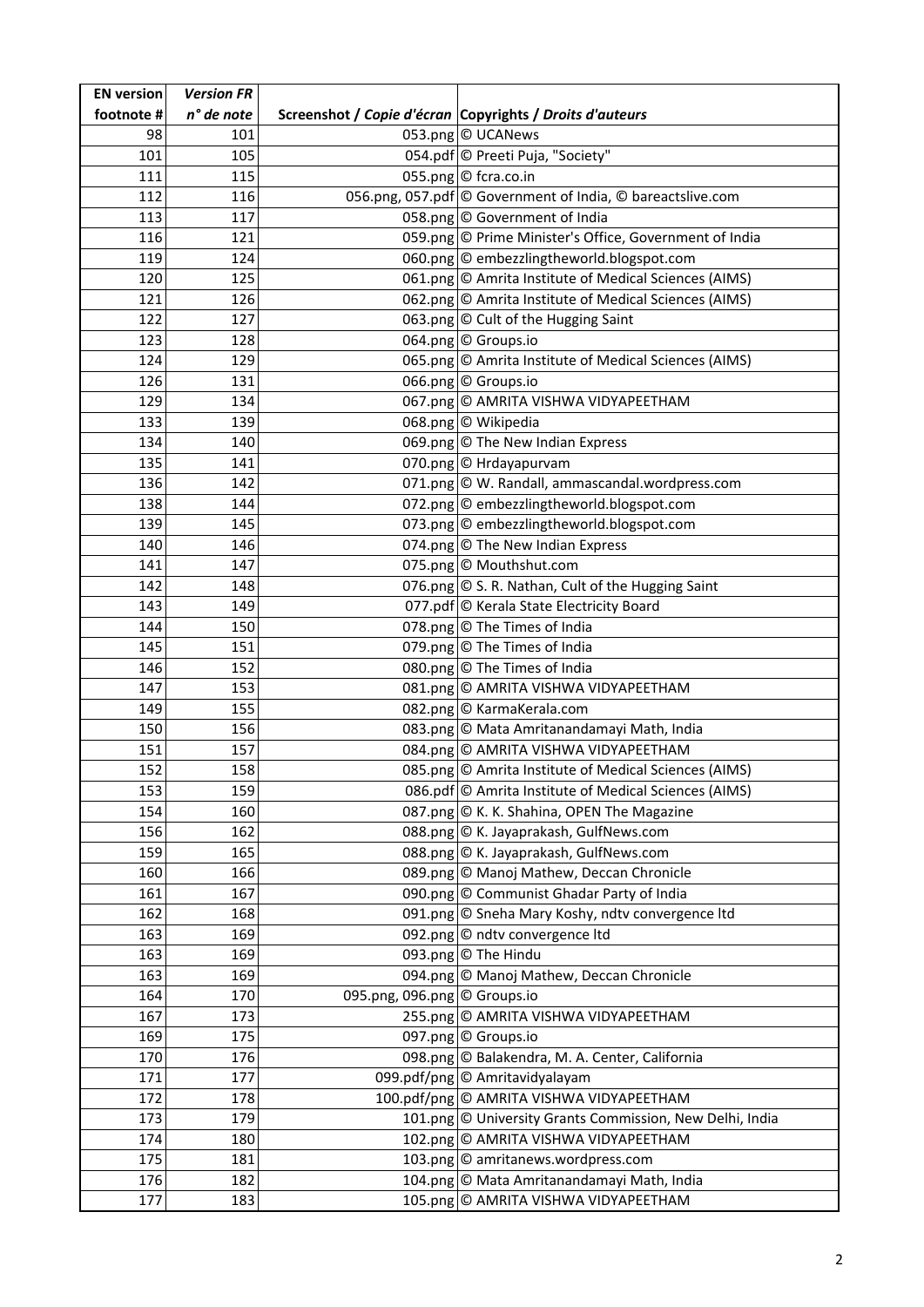| n° de note<br>Screenshot / Copie d'écran Copyrights / Droits d'auteurs<br>184<br>106.png © AMRITA VISHWA VIDYAPEETHAM<br>178<br>186<br>107.png © AMRITA VISHWA VIDYAPEETHAM<br>180<br>187<br>108.png © AMRITA VISHWA VIDYAPEETHAM<br>181<br>182<br>188<br>109.jpg © Amritavidyalayam<br>110.png © AMRITA VISHWA VIDYAPEETHAM<br>183<br>189<br>111.pdf © AMRITA VISHWA VIDYAPEETHAM<br>184<br>190<br>191<br>185<br>112.pdf © AMRITA VISHWA VIDYAPEETHAM<br>192<br>186<br>113.pdf © AMRITA VISHWA VIDYAPEETHAM<br>193<br>114.png © Complaint Board<br>187<br>115.png © Indian Consumer Complaints Forum<br>194<br>188<br>195<br>116.png © Indian Consumer Complaints Forum<br>189<br>196<br>117.png © Indian Consumer Complaints Forum<br>190<br>197<br>118.png © Quora Inc.<br>191<br>119.png © allaboutbelgaum.com<br>192<br>198<br>120.png © ComplaintsBoard.com<br>193<br>199<br>200<br>121.png © The New Indian Express<br>194<br>122.png © The Times of India<br>195<br>201<br>202<br>123.pdf © The Hindu<br>196<br>124.png © embezzlingtheworld.blogspot.com<br>197<br>203<br>125.png © Getup4Change.org<br>204<br>199<br>126.png, 127.png © Indian Consumer Complaints Forum<br>205<br>200<br>201<br>206<br>128.png © Indian Consumer Complaints Forum<br>202<br>207<br>129.png © Indian Consumer Complaints Forum<br>208<br>130.png © ComplaintsBoard.com<br>203<br>131.png © Glassdoor Inc.<br>209<br>204<br>132.png © AMRITA VISHWA VIDYAPEETHAM<br>205<br>210<br>133.png © AdmissionJankari.com<br>206<br>211<br>212<br>207<br>134.png © Parentree<br>214<br>135.png © Indian Consumer Complaints Forum<br>209<br>136.png © Simplicity.in<br>215<br>210<br>137.pdf © AMRITA VISHWA VIDYAPEETHAM<br>211<br>216<br>212<br>217<br>138.png © Jagadish Angadi and Muthi-ur-Rahman Siddiqui, Deccan H<br>218<br>139.png © Amritavidyalayam<br>213<br>219<br>140.png © Change.org<br>214<br>141.png © Quora Inc.<br>215<br>220<br>221<br>142.png © Glassdoor Inc.<br>216<br>143.pdf/png © ComplaintsBoard.com<br>222<br>217<br>223<br>144.png © Quora Inc.<br>218<br>226<br>145.pdf © ComplaintsBoard.com<br>221<br>146.png © ComplaintsBoard.com<br>222<br>227<br>223<br>228<br>147.png © ComplaintsBoard.com<br>229<br>224<br>148.png © AMRITA VISHWA VIDYAPEETHAM<br>149.png © Glassdoor Inc.<br>231<br>226<br>150.png © ComplaintsBoard.com<br>227<br>232<br>151.png © Indian Consumer Complaints Forum<br>234<br>229<br>235<br>152.png © Diligent Media Corporation Ltd.<br>230<br>236<br>153.png © Jagadish Angadi and Muthi-ur-Rahman Siddiqui, Deccan I<br>231<br>154.png © Jagadish Angadi, Deccan Herald<br>237<br>232<br>155.png © Deccan Chronicle<br>233<br>238<br>239<br>156.png © Change.org<br>234<br>157.png © Dhanya Rajendran, The News Minute<br>240<br>235<br>241<br>158.png © Theja Ram, The News Minute<br>236<br>159.png © Soumya Chatterjee, The News Minute<br>238<br>243 | <b>EN version</b> | <b>Version FR</b> |  |
|--------------------------------------------------------------------------------------------------------------------------------------------------------------------------------------------------------------------------------------------------------------------------------------------------------------------------------------------------------------------------------------------------------------------------------------------------------------------------------------------------------------------------------------------------------------------------------------------------------------------------------------------------------------------------------------------------------------------------------------------------------------------------------------------------------------------------------------------------------------------------------------------------------------------------------------------------------------------------------------------------------------------------------------------------------------------------------------------------------------------------------------------------------------------------------------------------------------------------------------------------------------------------------------------------------------------------------------------------------------------------------------------------------------------------------------------------------------------------------------------------------------------------------------------------------------------------------------------------------------------------------------------------------------------------------------------------------------------------------------------------------------------------------------------------------------------------------------------------------------------------------------------------------------------------------------------------------------------------------------------------------------------------------------------------------------------------------------------------------------------------------------------------------------------------------------------------------------------------------------------------------------------------------------------------------------------------------------------------------------------------------------------------------------------------------------------------------------------------------------------------------------------------------------------------------------------------------------------------------------------------------------------------------------------------------------------------------------------------------------------------------------------------------------------------------------------------------------------------------------------------------------------------------|-------------------|-------------------|--|
|                                                                                                                                                                                                                                                                                                                                                                                                                                                                                                                                                                                                                                                                                                                                                                                                                                                                                                                                                                                                                                                                                                                                                                                                                                                                                                                                                                                                                                                                                                                                                                                                                                                                                                                                                                                                                                                                                                                                                                                                                                                                                                                                                                                                                                                                                                                                                                                                                                                                                                                                                                                                                                                                                                                                                                                                                                                                                                        | footnote #        |                   |  |
|                                                                                                                                                                                                                                                                                                                                                                                                                                                                                                                                                                                                                                                                                                                                                                                                                                                                                                                                                                                                                                                                                                                                                                                                                                                                                                                                                                                                                                                                                                                                                                                                                                                                                                                                                                                                                                                                                                                                                                                                                                                                                                                                                                                                                                                                                                                                                                                                                                                                                                                                                                                                                                                                                                                                                                                                                                                                                                        |                   |                   |  |
|                                                                                                                                                                                                                                                                                                                                                                                                                                                                                                                                                                                                                                                                                                                                                                                                                                                                                                                                                                                                                                                                                                                                                                                                                                                                                                                                                                                                                                                                                                                                                                                                                                                                                                                                                                                                                                                                                                                                                                                                                                                                                                                                                                                                                                                                                                                                                                                                                                                                                                                                                                                                                                                                                                                                                                                                                                                                                                        |                   |                   |  |
|                                                                                                                                                                                                                                                                                                                                                                                                                                                                                                                                                                                                                                                                                                                                                                                                                                                                                                                                                                                                                                                                                                                                                                                                                                                                                                                                                                                                                                                                                                                                                                                                                                                                                                                                                                                                                                                                                                                                                                                                                                                                                                                                                                                                                                                                                                                                                                                                                                                                                                                                                                                                                                                                                                                                                                                                                                                                                                        |                   |                   |  |
|                                                                                                                                                                                                                                                                                                                                                                                                                                                                                                                                                                                                                                                                                                                                                                                                                                                                                                                                                                                                                                                                                                                                                                                                                                                                                                                                                                                                                                                                                                                                                                                                                                                                                                                                                                                                                                                                                                                                                                                                                                                                                                                                                                                                                                                                                                                                                                                                                                                                                                                                                                                                                                                                                                                                                                                                                                                                                                        |                   |                   |  |
|                                                                                                                                                                                                                                                                                                                                                                                                                                                                                                                                                                                                                                                                                                                                                                                                                                                                                                                                                                                                                                                                                                                                                                                                                                                                                                                                                                                                                                                                                                                                                                                                                                                                                                                                                                                                                                                                                                                                                                                                                                                                                                                                                                                                                                                                                                                                                                                                                                                                                                                                                                                                                                                                                                                                                                                                                                                                                                        |                   |                   |  |
|                                                                                                                                                                                                                                                                                                                                                                                                                                                                                                                                                                                                                                                                                                                                                                                                                                                                                                                                                                                                                                                                                                                                                                                                                                                                                                                                                                                                                                                                                                                                                                                                                                                                                                                                                                                                                                                                                                                                                                                                                                                                                                                                                                                                                                                                                                                                                                                                                                                                                                                                                                                                                                                                                                                                                                                                                                                                                                        |                   |                   |  |
|                                                                                                                                                                                                                                                                                                                                                                                                                                                                                                                                                                                                                                                                                                                                                                                                                                                                                                                                                                                                                                                                                                                                                                                                                                                                                                                                                                                                                                                                                                                                                                                                                                                                                                                                                                                                                                                                                                                                                                                                                                                                                                                                                                                                                                                                                                                                                                                                                                                                                                                                                                                                                                                                                                                                                                                                                                                                                                        |                   |                   |  |
|                                                                                                                                                                                                                                                                                                                                                                                                                                                                                                                                                                                                                                                                                                                                                                                                                                                                                                                                                                                                                                                                                                                                                                                                                                                                                                                                                                                                                                                                                                                                                                                                                                                                                                                                                                                                                                                                                                                                                                                                                                                                                                                                                                                                                                                                                                                                                                                                                                                                                                                                                                                                                                                                                                                                                                                                                                                                                                        |                   |                   |  |
|                                                                                                                                                                                                                                                                                                                                                                                                                                                                                                                                                                                                                                                                                                                                                                                                                                                                                                                                                                                                                                                                                                                                                                                                                                                                                                                                                                                                                                                                                                                                                                                                                                                                                                                                                                                                                                                                                                                                                                                                                                                                                                                                                                                                                                                                                                                                                                                                                                                                                                                                                                                                                                                                                                                                                                                                                                                                                                        |                   |                   |  |
|                                                                                                                                                                                                                                                                                                                                                                                                                                                                                                                                                                                                                                                                                                                                                                                                                                                                                                                                                                                                                                                                                                                                                                                                                                                                                                                                                                                                                                                                                                                                                                                                                                                                                                                                                                                                                                                                                                                                                                                                                                                                                                                                                                                                                                                                                                                                                                                                                                                                                                                                                                                                                                                                                                                                                                                                                                                                                                        |                   |                   |  |
|                                                                                                                                                                                                                                                                                                                                                                                                                                                                                                                                                                                                                                                                                                                                                                                                                                                                                                                                                                                                                                                                                                                                                                                                                                                                                                                                                                                                                                                                                                                                                                                                                                                                                                                                                                                                                                                                                                                                                                                                                                                                                                                                                                                                                                                                                                                                                                                                                                                                                                                                                                                                                                                                                                                                                                                                                                                                                                        |                   |                   |  |
|                                                                                                                                                                                                                                                                                                                                                                                                                                                                                                                                                                                                                                                                                                                                                                                                                                                                                                                                                                                                                                                                                                                                                                                                                                                                                                                                                                                                                                                                                                                                                                                                                                                                                                                                                                                                                                                                                                                                                                                                                                                                                                                                                                                                                                                                                                                                                                                                                                                                                                                                                                                                                                                                                                                                                                                                                                                                                                        |                   |                   |  |
|                                                                                                                                                                                                                                                                                                                                                                                                                                                                                                                                                                                                                                                                                                                                                                                                                                                                                                                                                                                                                                                                                                                                                                                                                                                                                                                                                                                                                                                                                                                                                                                                                                                                                                                                                                                                                                                                                                                                                                                                                                                                                                                                                                                                                                                                                                                                                                                                                                                                                                                                                                                                                                                                                                                                                                                                                                                                                                        |                   |                   |  |
|                                                                                                                                                                                                                                                                                                                                                                                                                                                                                                                                                                                                                                                                                                                                                                                                                                                                                                                                                                                                                                                                                                                                                                                                                                                                                                                                                                                                                                                                                                                                                                                                                                                                                                                                                                                                                                                                                                                                                                                                                                                                                                                                                                                                                                                                                                                                                                                                                                                                                                                                                                                                                                                                                                                                                                                                                                                                                                        |                   |                   |  |
|                                                                                                                                                                                                                                                                                                                                                                                                                                                                                                                                                                                                                                                                                                                                                                                                                                                                                                                                                                                                                                                                                                                                                                                                                                                                                                                                                                                                                                                                                                                                                                                                                                                                                                                                                                                                                                                                                                                                                                                                                                                                                                                                                                                                                                                                                                                                                                                                                                                                                                                                                                                                                                                                                                                                                                                                                                                                                                        |                   |                   |  |
|                                                                                                                                                                                                                                                                                                                                                                                                                                                                                                                                                                                                                                                                                                                                                                                                                                                                                                                                                                                                                                                                                                                                                                                                                                                                                                                                                                                                                                                                                                                                                                                                                                                                                                                                                                                                                                                                                                                                                                                                                                                                                                                                                                                                                                                                                                                                                                                                                                                                                                                                                                                                                                                                                                                                                                                                                                                                                                        |                   |                   |  |
|                                                                                                                                                                                                                                                                                                                                                                                                                                                                                                                                                                                                                                                                                                                                                                                                                                                                                                                                                                                                                                                                                                                                                                                                                                                                                                                                                                                                                                                                                                                                                                                                                                                                                                                                                                                                                                                                                                                                                                                                                                                                                                                                                                                                                                                                                                                                                                                                                                                                                                                                                                                                                                                                                                                                                                                                                                                                                                        |                   |                   |  |
|                                                                                                                                                                                                                                                                                                                                                                                                                                                                                                                                                                                                                                                                                                                                                                                                                                                                                                                                                                                                                                                                                                                                                                                                                                                                                                                                                                                                                                                                                                                                                                                                                                                                                                                                                                                                                                                                                                                                                                                                                                                                                                                                                                                                                                                                                                                                                                                                                                                                                                                                                                                                                                                                                                                                                                                                                                                                                                        |                   |                   |  |
|                                                                                                                                                                                                                                                                                                                                                                                                                                                                                                                                                                                                                                                                                                                                                                                                                                                                                                                                                                                                                                                                                                                                                                                                                                                                                                                                                                                                                                                                                                                                                                                                                                                                                                                                                                                                                                                                                                                                                                                                                                                                                                                                                                                                                                                                                                                                                                                                                                                                                                                                                                                                                                                                                                                                                                                                                                                                                                        |                   |                   |  |
|                                                                                                                                                                                                                                                                                                                                                                                                                                                                                                                                                                                                                                                                                                                                                                                                                                                                                                                                                                                                                                                                                                                                                                                                                                                                                                                                                                                                                                                                                                                                                                                                                                                                                                                                                                                                                                                                                                                                                                                                                                                                                                                                                                                                                                                                                                                                                                                                                                                                                                                                                                                                                                                                                                                                                                                                                                                                                                        |                   |                   |  |
|                                                                                                                                                                                                                                                                                                                                                                                                                                                                                                                                                                                                                                                                                                                                                                                                                                                                                                                                                                                                                                                                                                                                                                                                                                                                                                                                                                                                                                                                                                                                                                                                                                                                                                                                                                                                                                                                                                                                                                                                                                                                                                                                                                                                                                                                                                                                                                                                                                                                                                                                                                                                                                                                                                                                                                                                                                                                                                        |                   |                   |  |
|                                                                                                                                                                                                                                                                                                                                                                                                                                                                                                                                                                                                                                                                                                                                                                                                                                                                                                                                                                                                                                                                                                                                                                                                                                                                                                                                                                                                                                                                                                                                                                                                                                                                                                                                                                                                                                                                                                                                                                                                                                                                                                                                                                                                                                                                                                                                                                                                                                                                                                                                                                                                                                                                                                                                                                                                                                                                                                        |                   |                   |  |
|                                                                                                                                                                                                                                                                                                                                                                                                                                                                                                                                                                                                                                                                                                                                                                                                                                                                                                                                                                                                                                                                                                                                                                                                                                                                                                                                                                                                                                                                                                                                                                                                                                                                                                                                                                                                                                                                                                                                                                                                                                                                                                                                                                                                                                                                                                                                                                                                                                                                                                                                                                                                                                                                                                                                                                                                                                                                                                        |                   |                   |  |
|                                                                                                                                                                                                                                                                                                                                                                                                                                                                                                                                                                                                                                                                                                                                                                                                                                                                                                                                                                                                                                                                                                                                                                                                                                                                                                                                                                                                                                                                                                                                                                                                                                                                                                                                                                                                                                                                                                                                                                                                                                                                                                                                                                                                                                                                                                                                                                                                                                                                                                                                                                                                                                                                                                                                                                                                                                                                                                        |                   |                   |  |
|                                                                                                                                                                                                                                                                                                                                                                                                                                                                                                                                                                                                                                                                                                                                                                                                                                                                                                                                                                                                                                                                                                                                                                                                                                                                                                                                                                                                                                                                                                                                                                                                                                                                                                                                                                                                                                                                                                                                                                                                                                                                                                                                                                                                                                                                                                                                                                                                                                                                                                                                                                                                                                                                                                                                                                                                                                                                                                        |                   |                   |  |
|                                                                                                                                                                                                                                                                                                                                                                                                                                                                                                                                                                                                                                                                                                                                                                                                                                                                                                                                                                                                                                                                                                                                                                                                                                                                                                                                                                                                                                                                                                                                                                                                                                                                                                                                                                                                                                                                                                                                                                                                                                                                                                                                                                                                                                                                                                                                                                                                                                                                                                                                                                                                                                                                                                                                                                                                                                                                                                        |                   |                   |  |
|                                                                                                                                                                                                                                                                                                                                                                                                                                                                                                                                                                                                                                                                                                                                                                                                                                                                                                                                                                                                                                                                                                                                                                                                                                                                                                                                                                                                                                                                                                                                                                                                                                                                                                                                                                                                                                                                                                                                                                                                                                                                                                                                                                                                                                                                                                                                                                                                                                                                                                                                                                                                                                                                                                                                                                                                                                                                                                        |                   |                   |  |
|                                                                                                                                                                                                                                                                                                                                                                                                                                                                                                                                                                                                                                                                                                                                                                                                                                                                                                                                                                                                                                                                                                                                                                                                                                                                                                                                                                                                                                                                                                                                                                                                                                                                                                                                                                                                                                                                                                                                                                                                                                                                                                                                                                                                                                                                                                                                                                                                                                                                                                                                                                                                                                                                                                                                                                                                                                                                                                        |                   |                   |  |
|                                                                                                                                                                                                                                                                                                                                                                                                                                                                                                                                                                                                                                                                                                                                                                                                                                                                                                                                                                                                                                                                                                                                                                                                                                                                                                                                                                                                                                                                                                                                                                                                                                                                                                                                                                                                                                                                                                                                                                                                                                                                                                                                                                                                                                                                                                                                                                                                                                                                                                                                                                                                                                                                                                                                                                                                                                                                                                        |                   |                   |  |
|                                                                                                                                                                                                                                                                                                                                                                                                                                                                                                                                                                                                                                                                                                                                                                                                                                                                                                                                                                                                                                                                                                                                                                                                                                                                                                                                                                                                                                                                                                                                                                                                                                                                                                                                                                                                                                                                                                                                                                                                                                                                                                                                                                                                                                                                                                                                                                                                                                                                                                                                                                                                                                                                                                                                                                                                                                                                                                        |                   |                   |  |
|                                                                                                                                                                                                                                                                                                                                                                                                                                                                                                                                                                                                                                                                                                                                                                                                                                                                                                                                                                                                                                                                                                                                                                                                                                                                                                                                                                                                                                                                                                                                                                                                                                                                                                                                                                                                                                                                                                                                                                                                                                                                                                                                                                                                                                                                                                                                                                                                                                                                                                                                                                                                                                                                                                                                                                                                                                                                                                        |                   |                   |  |
|                                                                                                                                                                                                                                                                                                                                                                                                                                                                                                                                                                                                                                                                                                                                                                                                                                                                                                                                                                                                                                                                                                                                                                                                                                                                                                                                                                                                                                                                                                                                                                                                                                                                                                                                                                                                                                                                                                                                                                                                                                                                                                                                                                                                                                                                                                                                                                                                                                                                                                                                                                                                                                                                                                                                                                                                                                                                                                        |                   |                   |  |
|                                                                                                                                                                                                                                                                                                                                                                                                                                                                                                                                                                                                                                                                                                                                                                                                                                                                                                                                                                                                                                                                                                                                                                                                                                                                                                                                                                                                                                                                                                                                                                                                                                                                                                                                                                                                                                                                                                                                                                                                                                                                                                                                                                                                                                                                                                                                                                                                                                                                                                                                                                                                                                                                                                                                                                                                                                                                                                        |                   |                   |  |
|                                                                                                                                                                                                                                                                                                                                                                                                                                                                                                                                                                                                                                                                                                                                                                                                                                                                                                                                                                                                                                                                                                                                                                                                                                                                                                                                                                                                                                                                                                                                                                                                                                                                                                                                                                                                                                                                                                                                                                                                                                                                                                                                                                                                                                                                                                                                                                                                                                                                                                                                                                                                                                                                                                                                                                                                                                                                                                        |                   |                   |  |
|                                                                                                                                                                                                                                                                                                                                                                                                                                                                                                                                                                                                                                                                                                                                                                                                                                                                                                                                                                                                                                                                                                                                                                                                                                                                                                                                                                                                                                                                                                                                                                                                                                                                                                                                                                                                                                                                                                                                                                                                                                                                                                                                                                                                                                                                                                                                                                                                                                                                                                                                                                                                                                                                                                                                                                                                                                                                                                        |                   |                   |  |
|                                                                                                                                                                                                                                                                                                                                                                                                                                                                                                                                                                                                                                                                                                                                                                                                                                                                                                                                                                                                                                                                                                                                                                                                                                                                                                                                                                                                                                                                                                                                                                                                                                                                                                                                                                                                                                                                                                                                                                                                                                                                                                                                                                                                                                                                                                                                                                                                                                                                                                                                                                                                                                                                                                                                                                                                                                                                                                        |                   |                   |  |
|                                                                                                                                                                                                                                                                                                                                                                                                                                                                                                                                                                                                                                                                                                                                                                                                                                                                                                                                                                                                                                                                                                                                                                                                                                                                                                                                                                                                                                                                                                                                                                                                                                                                                                                                                                                                                                                                                                                                                                                                                                                                                                                                                                                                                                                                                                                                                                                                                                                                                                                                                                                                                                                                                                                                                                                                                                                                                                        |                   |                   |  |
|                                                                                                                                                                                                                                                                                                                                                                                                                                                                                                                                                                                                                                                                                                                                                                                                                                                                                                                                                                                                                                                                                                                                                                                                                                                                                                                                                                                                                                                                                                                                                                                                                                                                                                                                                                                                                                                                                                                                                                                                                                                                                                                                                                                                                                                                                                                                                                                                                                                                                                                                                                                                                                                                                                                                                                                                                                                                                                        |                   |                   |  |
|                                                                                                                                                                                                                                                                                                                                                                                                                                                                                                                                                                                                                                                                                                                                                                                                                                                                                                                                                                                                                                                                                                                                                                                                                                                                                                                                                                                                                                                                                                                                                                                                                                                                                                                                                                                                                                                                                                                                                                                                                                                                                                                                                                                                                                                                                                                                                                                                                                                                                                                                                                                                                                                                                                                                                                                                                                                                                                        |                   |                   |  |
|                                                                                                                                                                                                                                                                                                                                                                                                                                                                                                                                                                                                                                                                                                                                                                                                                                                                                                                                                                                                                                                                                                                                                                                                                                                                                                                                                                                                                                                                                                                                                                                                                                                                                                                                                                                                                                                                                                                                                                                                                                                                                                                                                                                                                                                                                                                                                                                                                                                                                                                                                                                                                                                                                                                                                                                                                                                                                                        |                   |                   |  |
|                                                                                                                                                                                                                                                                                                                                                                                                                                                                                                                                                                                                                                                                                                                                                                                                                                                                                                                                                                                                                                                                                                                                                                                                                                                                                                                                                                                                                                                                                                                                                                                                                                                                                                                                                                                                                                                                                                                                                                                                                                                                                                                                                                                                                                                                                                                                                                                                                                                                                                                                                                                                                                                                                                                                                                                                                                                                                                        |                   |                   |  |
|                                                                                                                                                                                                                                                                                                                                                                                                                                                                                                                                                                                                                                                                                                                                                                                                                                                                                                                                                                                                                                                                                                                                                                                                                                                                                                                                                                                                                                                                                                                                                                                                                                                                                                                                                                                                                                                                                                                                                                                                                                                                                                                                                                                                                                                                                                                                                                                                                                                                                                                                                                                                                                                                                                                                                                                                                                                                                                        |                   |                   |  |
|                                                                                                                                                                                                                                                                                                                                                                                                                                                                                                                                                                                                                                                                                                                                                                                                                                                                                                                                                                                                                                                                                                                                                                                                                                                                                                                                                                                                                                                                                                                                                                                                                                                                                                                                                                                                                                                                                                                                                                                                                                                                                                                                                                                                                                                                                                                                                                                                                                                                                                                                                                                                                                                                                                                                                                                                                                                                                                        |                   |                   |  |
|                                                                                                                                                                                                                                                                                                                                                                                                                                                                                                                                                                                                                                                                                                                                                                                                                                                                                                                                                                                                                                                                                                                                                                                                                                                                                                                                                                                                                                                                                                                                                                                                                                                                                                                                                                                                                                                                                                                                                                                                                                                                                                                                                                                                                                                                                                                                                                                                                                                                                                                                                                                                                                                                                                                                                                                                                                                                                                        |                   |                   |  |
|                                                                                                                                                                                                                                                                                                                                                                                                                                                                                                                                                                                                                                                                                                                                                                                                                                                                                                                                                                                                                                                                                                                                                                                                                                                                                                                                                                                                                                                                                                                                                                                                                                                                                                                                                                                                                                                                                                                                                                                                                                                                                                                                                                                                                                                                                                                                                                                                                                                                                                                                                                                                                                                                                                                                                                                                                                                                                                        |                   |                   |  |
|                                                                                                                                                                                                                                                                                                                                                                                                                                                                                                                                                                                                                                                                                                                                                                                                                                                                                                                                                                                                                                                                                                                                                                                                                                                                                                                                                                                                                                                                                                                                                                                                                                                                                                                                                                                                                                                                                                                                                                                                                                                                                                                                                                                                                                                                                                                                                                                                                                                                                                                                                                                                                                                                                                                                                                                                                                                                                                        |                   |                   |  |
|                                                                                                                                                                                                                                                                                                                                                                                                                                                                                                                                                                                                                                                                                                                                                                                                                                                                                                                                                                                                                                                                                                                                                                                                                                                                                                                                                                                                                                                                                                                                                                                                                                                                                                                                                                                                                                                                                                                                                                                                                                                                                                                                                                                                                                                                                                                                                                                                                                                                                                                                                                                                                                                                                                                                                                                                                                                                                                        |                   |                   |  |
|                                                                                                                                                                                                                                                                                                                                                                                                                                                                                                                                                                                                                                                                                                                                                                                                                                                                                                                                                                                                                                                                                                                                                                                                                                                                                                                                                                                                                                                                                                                                                                                                                                                                                                                                                                                                                                                                                                                                                                                                                                                                                                                                                                                                                                                                                                                                                                                                                                                                                                                                                                                                                                                                                                                                                                                                                                                                                                        |                   |                   |  |
|                                                                                                                                                                                                                                                                                                                                                                                                                                                                                                                                                                                                                                                                                                                                                                                                                                                                                                                                                                                                                                                                                                                                                                                                                                                                                                                                                                                                                                                                                                                                                                                                                                                                                                                                                                                                                                                                                                                                                                                                                                                                                                                                                                                                                                                                                                                                                                                                                                                                                                                                                                                                                                                                                                                                                                                                                                                                                                        |                   |                   |  |
|                                                                                                                                                                                                                                                                                                                                                                                                                                                                                                                                                                                                                                                                                                                                                                                                                                                                                                                                                                                                                                                                                                                                                                                                                                                                                                                                                                                                                                                                                                                                                                                                                                                                                                                                                                                                                                                                                                                                                                                                                                                                                                                                                                                                                                                                                                                                                                                                                                                                                                                                                                                                                                                                                                                                                                                                                                                                                                        |                   |                   |  |
|                                                                                                                                                                                                                                                                                                                                                                                                                                                                                                                                                                                                                                                                                                                                                                                                                                                                                                                                                                                                                                                                                                                                                                                                                                                                                                                                                                                                                                                                                                                                                                                                                                                                                                                                                                                                                                                                                                                                                                                                                                                                                                                                                                                                                                                                                                                                                                                                                                                                                                                                                                                                                                                                                                                                                                                                                                                                                                        |                   |                   |  |
|                                                                                                                                                                                                                                                                                                                                                                                                                                                                                                                                                                                                                                                                                                                                                                                                                                                                                                                                                                                                                                                                                                                                                                                                                                                                                                                                                                                                                                                                                                                                                                                                                                                                                                                                                                                                                                                                                                                                                                                                                                                                                                                                                                                                                                                                                                                                                                                                                                                                                                                                                                                                                                                                                                                                                                                                                                                                                                        |                   |                   |  |
|                                                                                                                                                                                                                                                                                                                                                                                                                                                                                                                                                                                                                                                                                                                                                                                                                                                                                                                                                                                                                                                                                                                                                                                                                                                                                                                                                                                                                                                                                                                                                                                                                                                                                                                                                                                                                                                                                                                                                                                                                                                                                                                                                                                                                                                                                                                                                                                                                                                                                                                                                                                                                                                                                                                                                                                                                                                                                                        |                   |                   |  |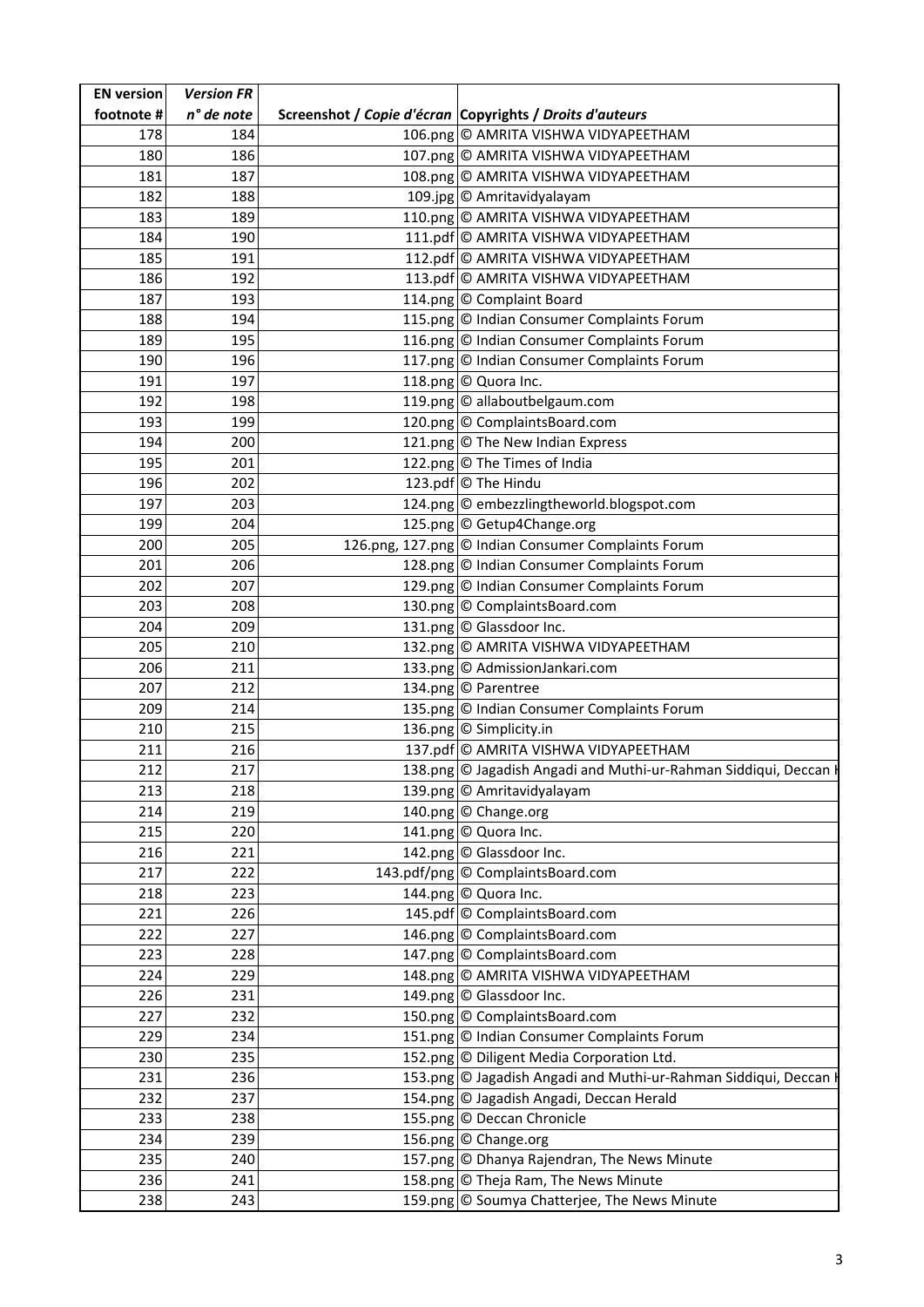| <b>EN</b> version | <b>Version FR</b> |                |                                                                              |
|-------------------|-------------------|----------------|------------------------------------------------------------------------------|
| footnote #        | n° de note        |                | Screenshot / Copie d'écran Copyrights / Droits d'auteurs                     |
| 239               | 244               |                | 160.png © Theja Ram, The News Minute                                         |
| 240               | 245               |                | 161.png © Ankita Mukhopadhyay, Fair Observer                                 |
| 241               | 246               |                | 162.png © Shail Kumar, Fair Observer                                         |
| 242               | 247               |                | 163.pdf/png © Carta Academica, Rossel & Cie                                  |
| 244               | 249               |                | 164.png © AMRITA VISHWA VIDYAPEETHAM                                         |
| 245               | 250               |                | 165.png © National Institutional Ramking Framework                           |
| 247               | 252               |                | 166.png © Times Higher Education                                             |
| 249               | 254               |                | 167.png © AMRITA VISHWA VIDYAPEETHAM                                         |
| 250               | 255               |                | 168.png © Richard Holmes, University Ranking Watch                           |
| 251               | 256               |                | 169.png © Robert L. Woodbury, College Advisor of New England                 |
| 252               | 257               |                | 170.png © Mata Amritanandamayi Math, India                                   |
| 253               | 258               |                | 171.pdf © Université de Sherbrooke                                           |
| 254               | 259               |                | 172.png © Vijay Bhatkar, Indian Express                                      |
| 255               | 260               |                | 173.png © Vijay P. Bhatkar, Diligent Media Corporation Ltd.                  |
| 256               | 261               | 174.png © IANS |                                                                              |
| 257               | 262               |                | 175.png © AMRITA VISHWA VIDYAPEETHAM                                         |
| 258               | 263               |                | 176.png © AMRITA VISHWA VIDYAPEETHAM                                         |
| 259               | 264               |                | 177.png © Srividya Sheshadri, ammascandal.wordpress.com                      |
| 260               | 265               |                | 178.png © AMRITA VISHWA VIDYAPEETHAM                                         |
| 261               | 266               |                | 099.pdf/png © Amritavidyalayam                                               |
| 262               | 267               |                | 179.png © Amritavidyalayam                                                   |
| 263               | 268               |                | 180.png © Amritavidyalayam                                                   |
| 264               | 269               |                | 181.png © AMRITA VISHWA VIDYAPEETHAM                                         |
| 265               | 270               |                | 182.png © AMRITA VISHWA VIDYAPEETHAM                                         |
| 266               | 271               |                | 183.png © allaboutbelgaum.com                                                |
| 267               | 272               |                | 137.pdf © AMRITA VISHWA VIDYAPEETHAM                                         |
| 268               | 273               |                | 184.png © Quora Inc.                                                         |
| 269               | 274               |                | 146.png © ComplaintsBoard.com                                                |
| 270               | 275               |                | 185.png © ComplaintsBoard.com                                                |
| 272               | 276               |                | 186.pdf © AMRITA VISHWA VIDYAPEETHAM                                         |
| 274               | 278               |                | 112.pdf © AMRITA VISHWA VIDYAPEETHAM                                         |
| 275               | 279               |                | 137.pdf © AMRITA VISHWA VIDYAPEETHAM                                         |
| 276               | 281               |                | 187.jpg © AMRITA VISHWA VIDYAPEETHAM                                         |
| 277               | 282               |                | 188.png © AMRITA VISHWA VIDYAPEETHAM                                         |
| 278               | 283               |                | 189.png © AMRITA VISHWA VIDYAPEETHAM                                         |
| 279               | 285               |                | 190.png © AMRITA VISHWA VIDYAPEETHAM                                         |
| 281               | 287               |                | 191.pdf © AMRITA VISHWA VIDYAPEETHAM                                         |
| 282<br>283        | 288<br>289        |                | 192.png © AMRITA VISHWA VIDYAPEETHAM<br>193.pdf © AMRITA VISHWA VIDYAPEETHAM |
| 284               | 290               |                | 194.png © AMRITA VISHWA VIDYAPEETHAM                                         |
| 285               | 291               |                | 195.png © AMRITA VISHWA VIDYAPEETHAM                                         |
| 286               | 292               |                | 196.png, 197.png © AMRITA VISHWA VIDYAPEETHAM                                |
| 287               | 293               |                | 119.png © allaboutbelgaum.com                                                |
| 288               | 294               |                | 198.png, 199.png © AMRITA VISHWA VIDYAPEETHAM                                |
| 290               | 296               |                | 200.png © RKMRC                                                              |
| 291               | 297               |                | 201.png © RKMRC                                                              |
| 292               | 298               |                | 202.png © Sri Sathya Sai Institute of Higher Learning                        |
| 293               | 299               |                | 203.png © Sri Sathya Sai Institute of Higher Learning                        |
| 294               | 300               |                | 204.png © Sri Sathya Sai Institute of Higher Learning                        |
| 295               | 301               |                | 205.png © Sri Sathya Sai Higher Secondary School                             |
| 296               | 302               |                | 206.png © AMRITA VISHWA VIDYAPEETHAM                                         |
| 297               | 303               |                | 207.png © Wikipedia                                                          |
| 298               | 304               |                | 208.png © Mata Amritanandamayi Math, India                                   |
|                   |                   |                |                                                                              |